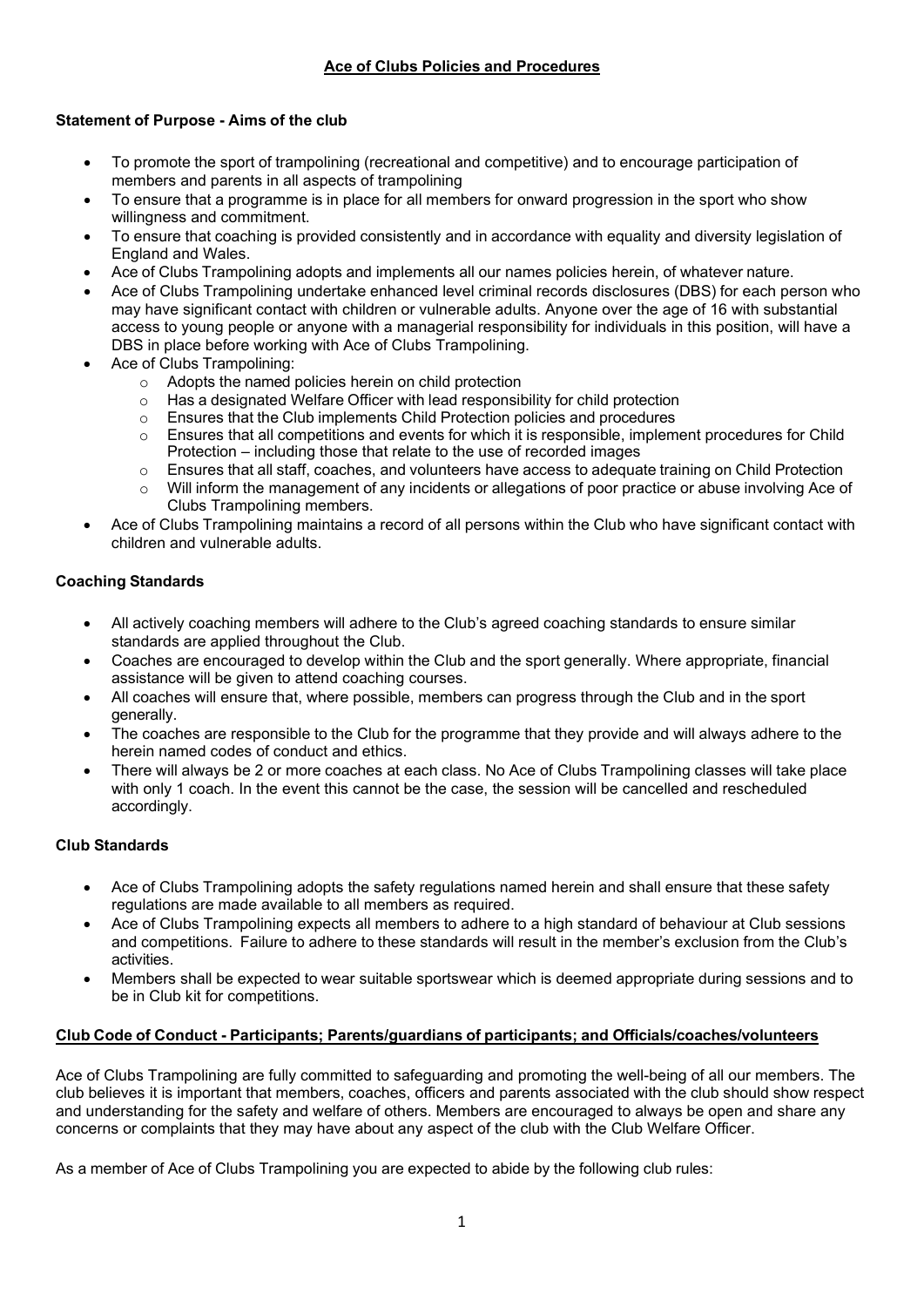# **Participants**

- All members must participate within the rules and respect coaches, judges, and their decisions
- All members must respect opponents and fellow club members
- Members should keep to agreed timings for training and competitions or inform their coach beforehand if they are going to be absent or late
- Members should always remain within the hall unless given express permission to leave by their coach; absence from the hall should be for no more than sufficient time to undertake the approved activity
- Members should be actively engaged in their training programme during a session either by taking their go on a trampoline, undertaking approved conditioning activity, or spotting for others
- Unless with prior consent from their coach, all electronic equipment (mobiles phones, iPads etc) must be switched off during training sessions and kept away from the trampolines
- Members must pay any fees for training or events promptly
- Members must not smoke, consume alcohol, or take drugs of any kind whilst at training, representing the club at competitions or other events
- Members must not attempt to bring the Club or coaches into disrepute. The correct channels should be followed regarding any complaints as specified in the Complaints Policy.
- Members should not climb onto a trampoline whilst others are bouncing
- Members must listen to instruction by the coach and attempt new skills only after progressive training and permission
- Members must avoid going under or swinging under the trampoline or end-decks
- Members should treat all equipment with respect and provide coaches with reasonable assistance in setting up or putting away before and after sessions they attend
- Members must inform the head coach of any injuries or illness they may have before the warm-up begins
- Members should not eat or chew gum during a session
- Members must not use bad language
- Members should remain with coaches at the end of a session until collected by their parent or guardian, unless Ace of Clubs Trampolining has written consent from the parent/ guardian that the member will be making their own way home.
- Members who fail to comply with the above, can lead to removal from the Club. This is discretionary and will be the final decision of the Ace of Clubs Trampolining management team.
- If it is deemed that failure to comply with the above is gross misconduct of that member, the member will be removed from the Club with immediate effect and no refunds will be given.

## **Parents/ guardians**

- Encourage your child to learn the rules and participate within them
- Discourage challenging/ arguing with officials
- Publicly accept officials' judgements
- Publicly support the Club, its coaches, and other officials and volunteers
- Help your child to recognise good performance, not just results
- Set a good example by recognising good sportsmanship and applauding the good performances of all
- Never force your child to take part in sport
- Always ensure your child arrives promptly before the scheduled start of a session or event dressed ready for the session and with a water bottle
- Keep the club informed if your child is ill or unable to attend sessions or has any suspected injury or ailment that might impair their performance
- Keep the club informed of any changes of contact details, address, emergency numbers or medical conditions
- Endeavour to establish good communications with the club, coaches and officials for the benefit of all
- Share any concerns or complaints about any aspect of the club through the approved channels in accordance with the Club's Complaints Policy
- Support your child's involvement and help them to enjoy their sport
- Use correct and proper language at all times
- Never punish or belittle a child for poor performance or making mistakes
- Always drop off and collect your child from the hall promptly at the start and end of a session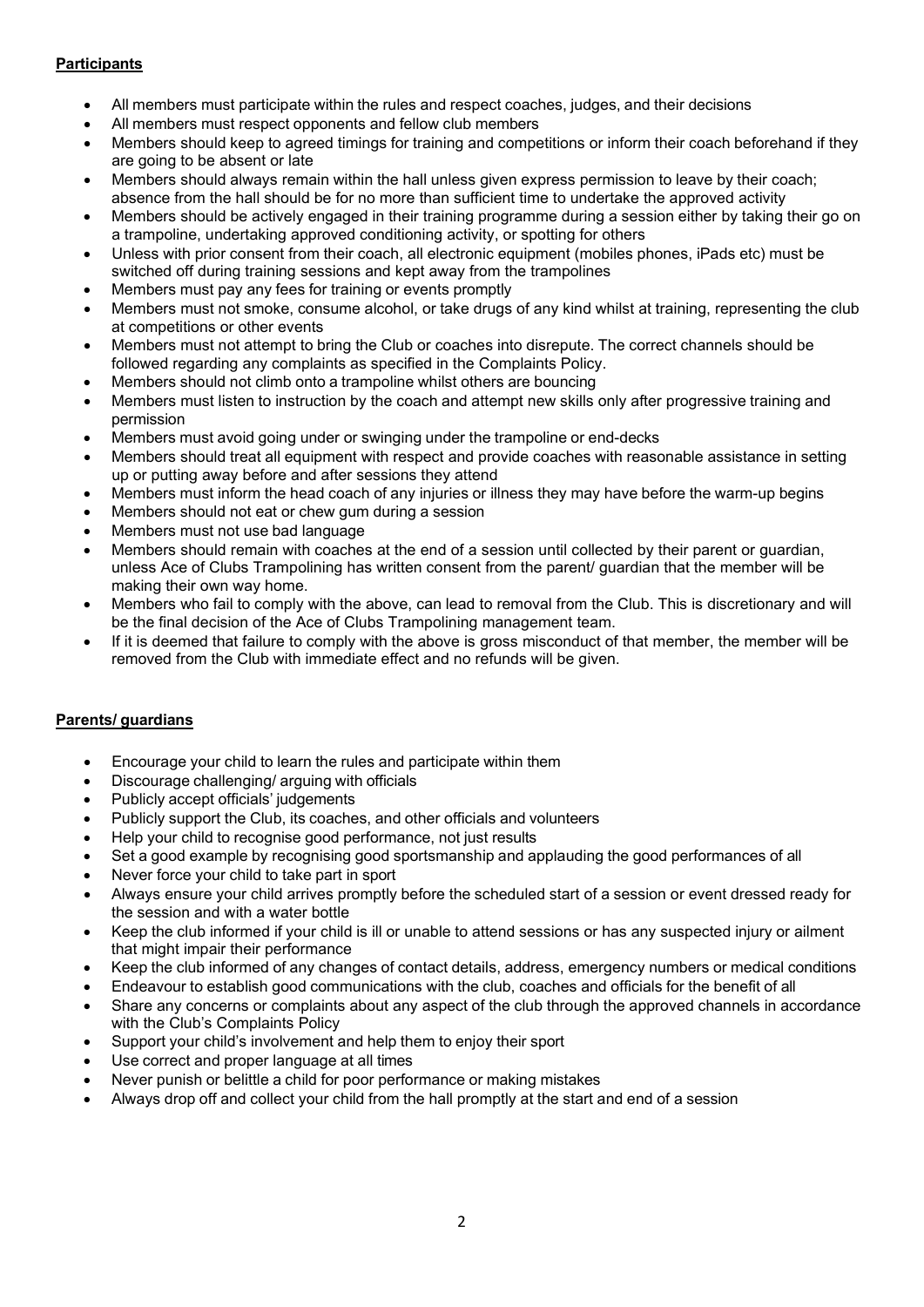## **Officials/ coaches/ volunteers**

The essence of good ethical conduct and practise is summarised below. All Club Coaches and where appropriate, Officials and Volunteers must:

- Consider the well-being and safety of participants before the development of performance, after assessing the readiness of the pupil by observing ability, confidence and background experience
- Ensure no one goes underneath the trampoline, especially small children
- Warn participants of the potential danger and give guidelines for safe practice
- Check evidence that members are fit to participate, particularly after illness or injury
- Ensure that all members are trained in the safe mounting and dismounting of trampolines and that they then follow those practices
- Make sure all activities are appropriate to the age, ability and experience of those taking part and ensure all participants are suitably prepared physically and mentally when learning new skills
- Use recommended progressive practices, including manual or rig support, and push-in mats where appropriate
- Ensure that members do not over-exert themselves through too many repetitions of moves or routines without rest
- Develop an appropriate working relationship with performers based on mutual trust and respect
- Check that members are complying with the Club's kit requirement/ correct dress for the sport
- Hold the appropriate, valid qualifications and insurance cover
- Ensure that drinks and food are kept well away from the trampoline area
- Display consistently high standards of behaviour and appearance, dressing suitably and not using inappropriate language at any time whilst involved with club activities
- Ensure that where appropriate trained spotters of suitable size are on all sides which are not protected by alternative safety measures. The spotters should always be attentive. If children are too small to act as spotters other trained people of suitable size will be used
- Never consume alcohol immediately before or during training or events
- Obtain prior agreement from the parent/guardian of performers before transporting them anywhere (training/ competitions)
- Never have performers stay overnight at your home
- Never exert undue influence over performers to obtain personal benefit or reward
- Always report any incidents, referrals, or disclosures immediately to the Club's Welfare Officer
- Make sure that confidential information is not divulged unless with the express approval of the individual concerned
- Promote the positive aspects of the sport (e.g. fair play)
- Encourage performers to value their performances and not just results
- Follow all guidelines laid down by the NSPCC and Ace of Clubs Trampolining

# **Child Welfare & Child Protection Matters**

As a Club we take our commitments to safeguarding children in our care very seriously. All of our coaches are Safeguarding trained. All the contact details for our Welfare Officer can be found on our website.

If you have any concerns about Child Welfare/Protection, including concerns about possible poor practice, abuse, bullying or abuse of positions of trust, then you must raise them either with the Welfare Officer or any of the coaches present at sessions who will ensure that it is taken seriously and dealt with in accordance with the Ace of Clubs Trampolining policy.

## **Club Complaints & Grievance Policy & Procedure**

## **Policy**

It is the Club policy that this procedure will be adopted in a manner so that those wishing to register a complaint or grievance feel they can do so safe in the knowledge it will be dealt with fairly. The complainant must make a legitimate complaint. If it is felt this is a false complaint, Ace of Clubs Trampolining reserves the right to dismiss the member from the Club, on the grounds of attempting to bring the Club or coaches into disrepute.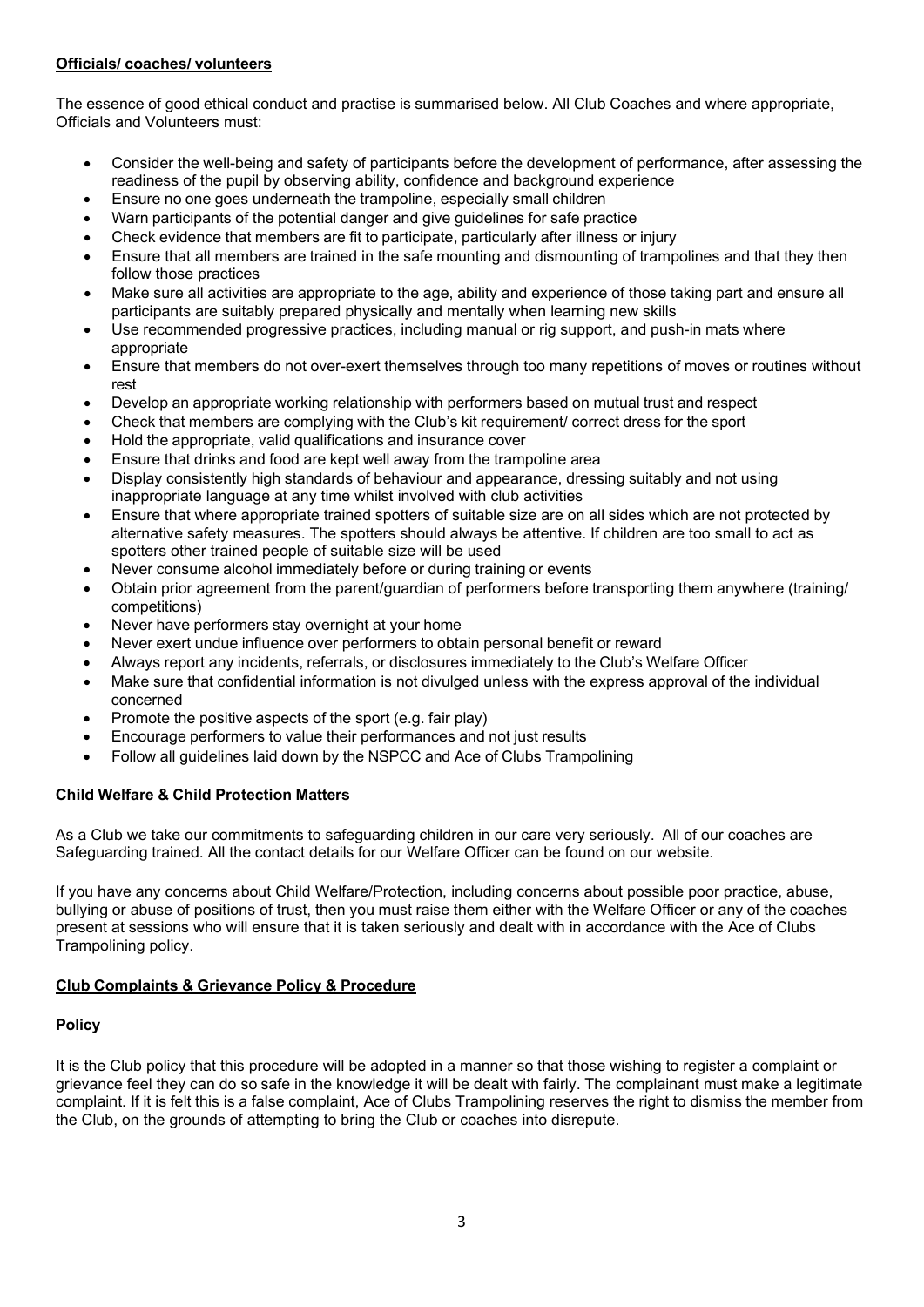# **Procedure** *Stage 1 - Informal review*

This stage applies only to grievances against club officials. Under no circumstances should members share grievances with other members other than directly with club officials.

As soon as an aggrieved party is clear about their concerns they should, wherever reasonably possible, approach the club official they believe to be the principle source of the grievance for an informal discussion. Such discussions must not be held in open forum or, if involving a coach, during training times if there is any reason to consider that discussion might become prolonged or disruptive.

All club officials are charged with making themselves available to listen to such concerns objectively and, where the concerns are legitimate and appear to be in breach of club policy, to remedy the issue as soon as is reasonably practicable. Should the concern not be considered legitimate for good reason and such reasons are clearly stated to the aggrieved party who accepts the explanation then no further action is required.

In the event the parties are unable to reach such an agreement the procedure will proceed to stage 2.

## *Stage 2 - Formal review*

Any formal grievance must be submitted in writing to the Club's management committee for the attention of either the:

- Head Coach where it relates to a coaching or training matter,
- Welfare Officer where it relates to a child (or vulnerable person) welfare issue, or
- Club Secretary where it relates to any other issue (or to one of the above).

All such complaints will be registered by the Club Secretary and become a matter of record (subject to appropriate confidentiality being maintained). Upon receipt of a written grievance the recipient (Responder) will:

- Acknowledge receipt of the grievance within 5 days of its receipt;
- Consider the significance of the grievance (with other designated responders where appropriate) to determine an appropriate course of action. Should the grievance be considered serious it may be referred directly to the next higher designated authority.
- Where a decision is made to progress the complaint within the club the Responder will inform the person(s) against whom the complaint is made and provide detail of the allegations or complaint. The accused person will be invited to provide a signed written statement in response to the allegations within 5 days of receipt.
- Upon receipt of the accused person(s) statement the Responder may request written statements from other relevant persons/witnesses to obtain corroborative evidence.
	- Then, depending on the nature or significance of the complaint, the Responder may either:
		- 1. Attempt to resolve the situation by implementing an action which is fair, reasonable and proportional to the complaint, or
		- 2. If the matter cannot be resolved it should be passed to the next higher designated authority or body as considered in bullet 2 above.
- Responders will aim to respond fully to all grievances within 15 days of receipt of the original grievance or, where that is not reasonably practicable, to provide an alternative timescale within that timeframe.
- Once an action has been determined, the accused person(s) will be notified in writing of the course of action to be taken and the aggrieved party will be informed about the outcome of the enquiry.
- In the event the grievance is upheld, and action is taken against the accused person(s) they will have the right to appeal within two weeks of receipt of the letter describing the course of action and Stage 3 of this procedure will then be implemented.
- Should a grievance not be upheld, the aggrieved party will have the right to appeal within two weeks of receipt of the letter describing the outcome and Stage 3 of this procedure will then be implemented.

## *Stage 3 – Escalation or Appeal*

Appeals will be made in writing to the Director. Such appeals must include the original grievance, the documented response, and clear justifications for the basis of the appeal explaining why the outcome was flawed.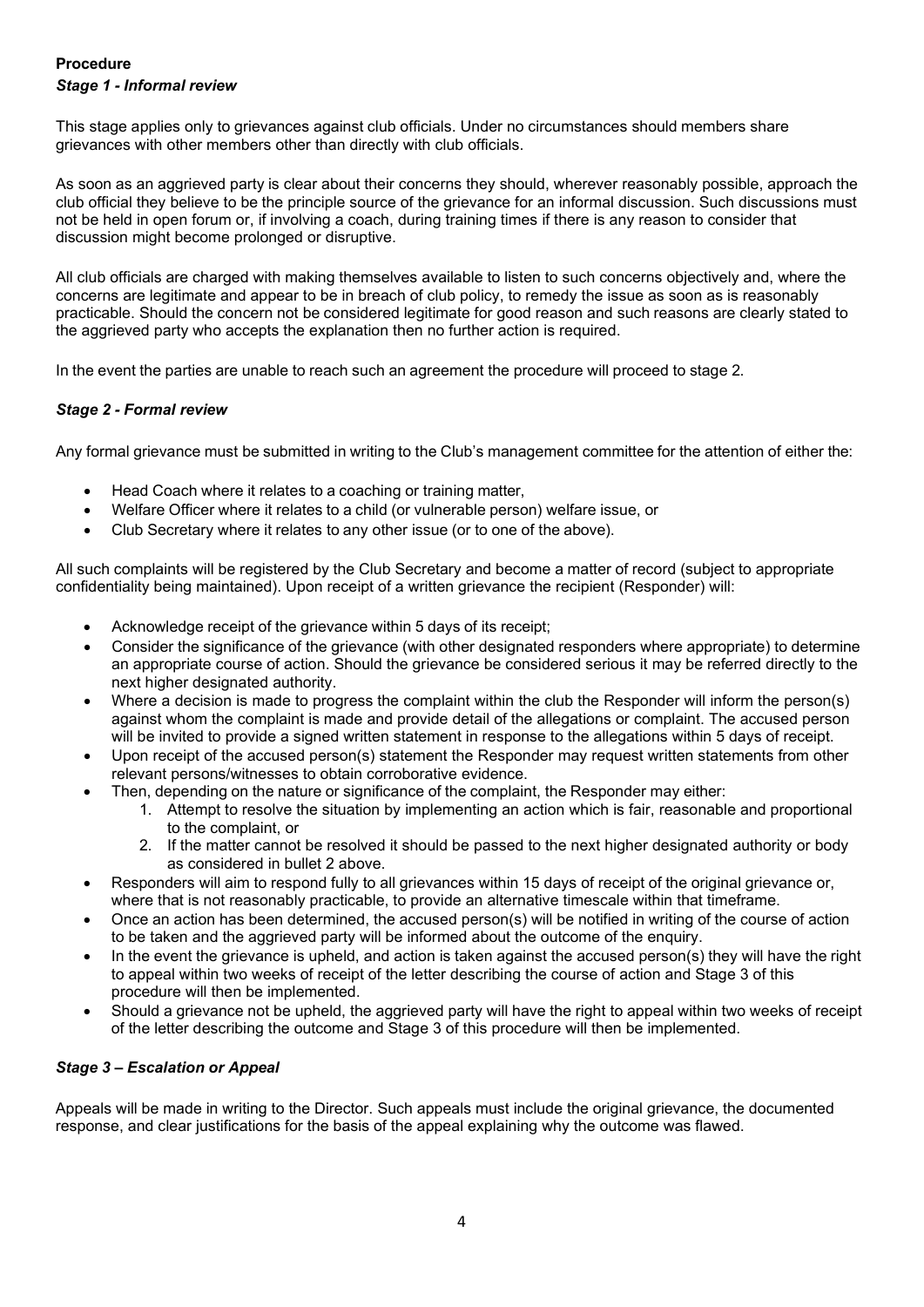Appeals made to the Director become a matter of club record (subject to appropriate confidentiality being maintained) and will be acknowledged within 5 days of receipt. Such appeals made the Director will be submitted on the basis that the outcome will be binding on all parties.

Upon receipt of an appeal the Director will:

- Review the submission and determine whether there is a clear case of error or not. In the event the appeal is considered frivolous or argumentative the appeal may be rejected at this stage without further review. Where the Director considers the appeal may have merit, he/she will:
- Appoint three of the club management team, one of whom should be a member who may have relevant expertise or perspective and the third a welfare officer, to review the appeal in a closed meeting with the Director (the Appeal Committee).
- Following such meeting the Appeal Committee will arrange a formal review with the appellant, the accused Person(s) (should they not be the appellant), any witnesses the Appeal Committee consider necessary and any person(s) the appellant/accused person(s) may wish to represent or assist them. The date of such review will not be set so early as to prevent adequate preparation, nor so late as to incur inappropriate delay. Normally such reviews will take place behind closed doors starting one hour before a scheduled committee meeting.
- Chair the Appeal Review inviting submissions from all relevant parties, directing discussions and summarising the events/issues as described by the parties present.
- Wherever possible, following such review, the Appeal Committee will either uphold the original decision or reject it. Exceptionally they may consider it appropriate to modify the original determination in which case such ruling may itself become subject to appeal.

### **Club Dress Policy**

Ace of Clubs Trampolining requires that all participants of trampolining activities can do so comfortably and safely in accordance with NSPCC's guiding principles. It is intended to protect performers, coaches, and spotters from risk.

#### Training Kit

All participants (performers, coaches, and spotters) should wear suitable sports clothing such as leotard, tracksuit, joggers, t-shirts etc**,** whether they are on or off the trampoline**.** Socks or trampoline shoes are essential on the trampoline. Any clothing that is excessively loose or ill-fitting is not permitted. Jeans, buckles, prominent zips and buttons or other raised adornments are not allowed since they are liable to either damage the trampolines or the performer if they catch in the beds or the coach if working on support moves.

Long hair must be tied back. No glitter sprays or other glitter substances must be applied. Long nails must be trimmed to a safe length.

Footwear worn before and after training, and to competitions should be sensible and facilitate safe movement around the floor whilst warming up or assisting coaches with mats or other similar activities.

Beginners are encouraged to wear long sleeves and have legs covered (leggings or track suit bottoms) to avoid grazed elbows and knees.

PERSISTENT FAILURE TO WEAR THE CORRECT CLOTHING & FOOTWEAR WILL MEAN THE GYMNAST WILL NOT BE ABLE TO TAKE PART IN THE SESSION.

#### Competition wear

In addition to training wear requirements, which still apply, competitors have to wear club leotards/ kit at all competitions.

#### Jewellery & body piercings

All jewellery and body piercing should be removed for trampolining competition and training and preferably left at home to avoid risk of loss. Taped jewellery will no longer be permitted under any circumstance and all body piercing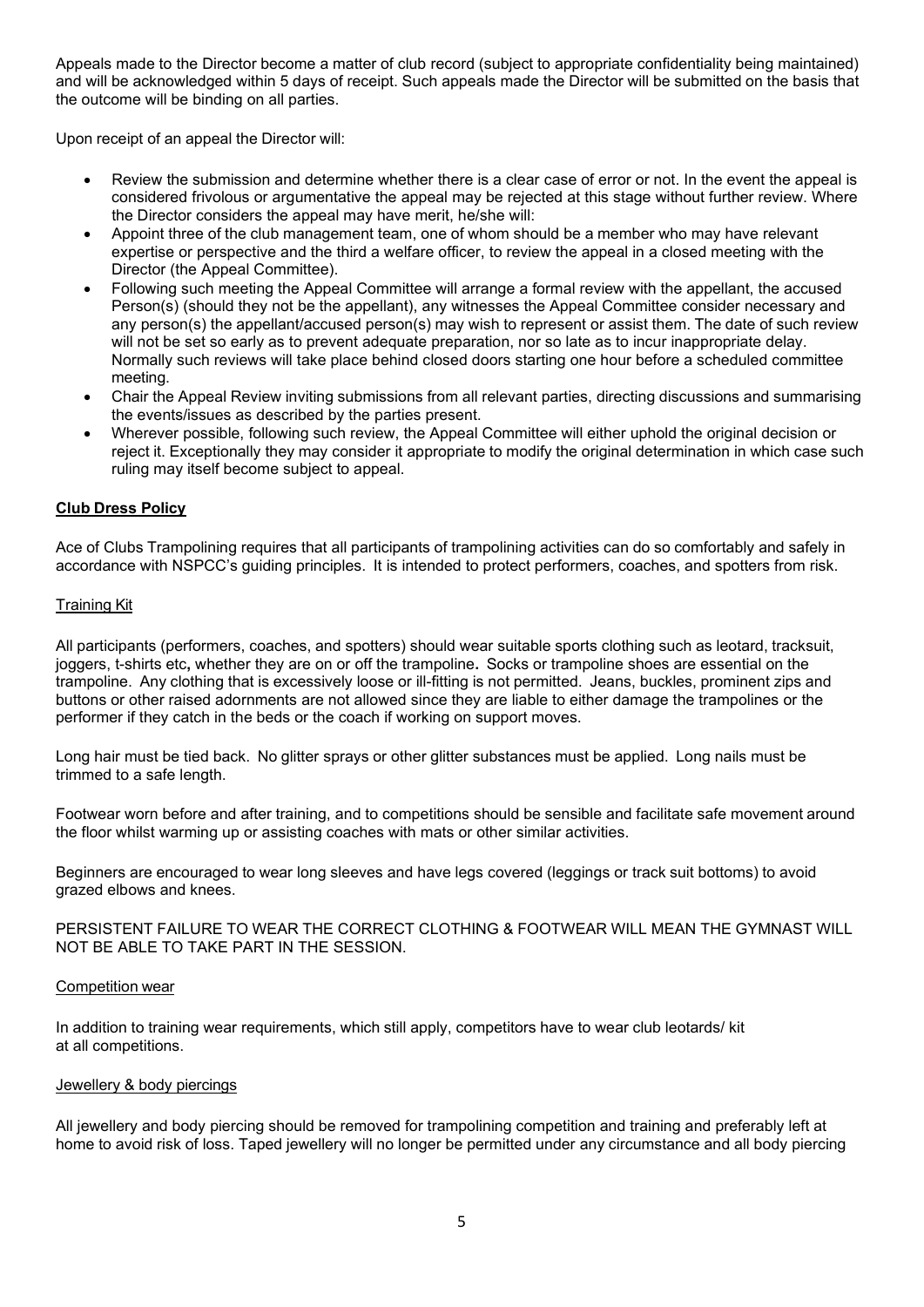should be removed, even if it is under the leotard. This also applies to spotters who should also be in suitable sports clothing. Competition rules state that:

- Chairs of Judges at competitions are asked to follow this rule very strictly.
- Clubs need to speak to their performers about this, as children with 'newly pierced ears will have to remove them if they intend to compete. It is the responsibility of the club coach/team manager to ensure this rule is followed.

## **Equality and Diversity Policy Statement**

Ace of Clubs Trampolining is committed to ensuring equality of opportunity in terms of employment and access to services for all who work for or with us. We value and celebrates differences in age, disability, gender, race, sexual orientation, gender reassignment (including transsexual and transgender), and religion or belief.

Ace of Clubs Trampolining believes that all forms of prejudice and discrimination are unacceptable and will strive vigorously to tackle these and to remove conditions which place people at a disadvantage. The Equality and Diversity Statement is set within the context of Ace of Clubs Trampolining's Vision, Mission and Core Values. One of Ace of Clubs Trampolining Core Values is "Ethical Behaviour", and as such Ace of Clubs Trampolining aims to:

- promote equality of opportunity;
- celebrate and value diversity;
- eliminate unlawful direct and indirect discrimination.

Ace of Clubs Trampolining will provide equality of opportunity as an integral part of good practice. The organisation is committed to a working environment in which the contribution and needs of everyone are fully valued and recognised. Ace Academy Training Centre will support staff and members in challenging any inappropriate, violent or abusive behaviour from colleagues, other organisations and members.

• The Equality Act 2010 makes it unlawful to discriminate against a person on the basis of their marital or civil partnership status. Marriage is defined as a 'union between a man and a woman'. Same-sex couples can have their relationships legally recognised as 'civil partnerships'. Civil partners must be treated the same as married couples on a wide range of legal matters including protection under the Equality Act. Ace of Clubs Trampolining is committed to promoting equality irrespective of marital or civil partnership status and valuing the contribution made by all citizens.

## **Data Privacy Notice**

In May 2018, the regulations surrounding how companies and organisations can hold your personal data changed. This Notice tells you how we handle your Personal Data and the rights you have, when we hold it. This Notice is intended to comply with the provisions of the General Data Protection Regulation EU 2016/679 (GDPR) which governs how Personal Data is processed within the European Economic Area (EEA).

#### Who are we?

Ace Academy Training Centre Ltd wholly own Ace of Clubs Trampolining. Company Number 9668312. Our address is Suite 43 Basepoint Business Centre, Little High Street, Shoreham-By-Sea, England, BN43 5EG

You will find our contact details on our website www.aceofclubs,org. We are the "data controller" for the purposes of GDPR. This means that we decide how your Personal Data is processed and for what purposes.

### Your personal data – what is it?

Personal Data is data that relates to a living individual who can be identified from that data. We might be able to identify you from the data itself or by linking that data to other information we have access to. GDPR tells us how we must process your Personal Data.

#### How do we process your Personal Data?

We comply with our obligations under GDPR in the following ways: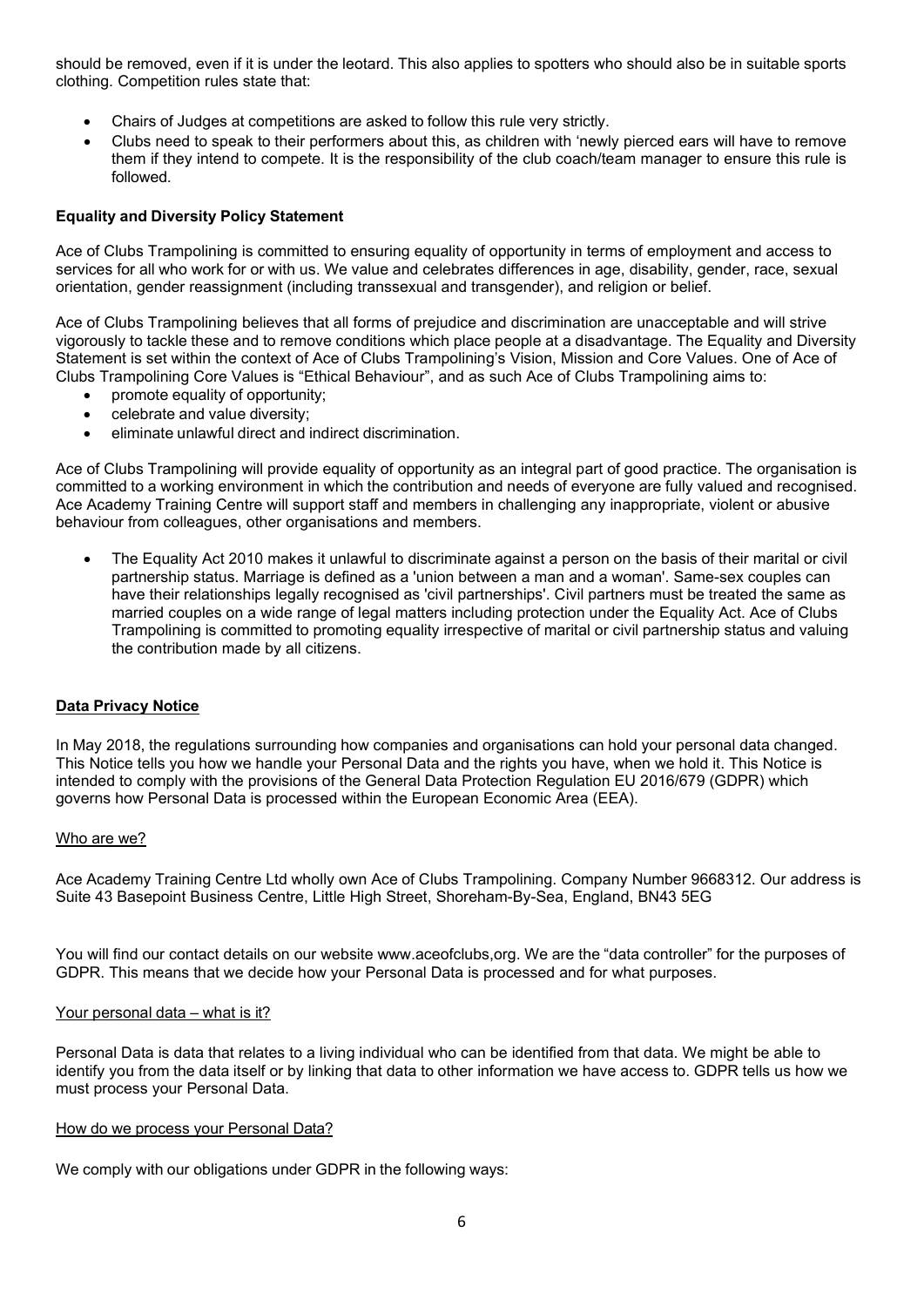- by keeping Personal Data up to date;
- by storing and destroying it securely;
- by not collecting or retaining unnecessary or excessive amounts of data;
- by protecting Personal Data from loss, misuse, unauthorised access and disclosure; and
- by ensuring that appropriate technical measures are in place to protect Personal Data.

## We use your Personal Data for the following purposes:

- To manage your membership information and process payments for the organisation we run.
- To inform you of news, events, activities or services which we think you might like to hear about.
- To share your contact details with officials and other authorised people and companies for the purpose of delivering the service we provide.

### What is the legal basis for processing your personal data?

- You have given us consent to use your Personal Data for the purposes given in the consent statement on your registration forms. Your cope can be viewed on the Adobe agreement on your email.
- Where you have given us sensitive information (such as medical data), we will have asked for and you will have given us explicit consent to store and use that information. You always have the right to refuse to give us any information, particularly sensitive information.

### Sharing your personal data

Your Personal Data will be treated as strictly confidential and will be shared only with organisations whose services are required in order to provide the services we offer.

We will only share your Personal Data with other third parties with your consent. These third parties, in turn, may rely on data processors to provide services that help them help us.

### How long do we keep your Personal Data?

We keep your Personal Data for as long as you are a member of our organisation. After you leave, we will keep your information for no longer than we reasonably need. Usually, this will be for a period of 7 years. This is in case of any legal/insurance claims or complaints.

## Your rights and your Personal Data.

You have the following rights with respect to your Personal Data:

- The right to request a copy of the Personal Data which we hold about you, without any charge.
- The right to request that we correct any Personal Data found to be inaccurate or out of date.
- The right to request that your Personal Data is erased where it is no longer necessary for us to keep it.
- The right to withdraw your consent to the processing we carry out at any time.
- The right to request that we provide you with your Personal Data and, where possible, to send that data directly to another data controller.
- The right, where there is a dispute in relation to the accuracy or processing of your Personal Data, to ask us to restrict further processing.
- The right to object to the processing of Personal Data.
- The right to lodge a complaint with the Information Commissioners Office and to seek legal recourse.

## Contact Details

If you have a problem, complaint or, if there is something you don't understand, please contact us first using the following email:

• [info@aceofclubs.org](mailto:info@aceofclubs.org)

You can contact the Information Commissioners Office on 0303 123 1113 or via email https://ico.org.uk/global/contactus/email/ or at the Information Commissioner's Office, Wycliffe House, Water Lane, Wilmslow, Cheshire. SK9 5AF.